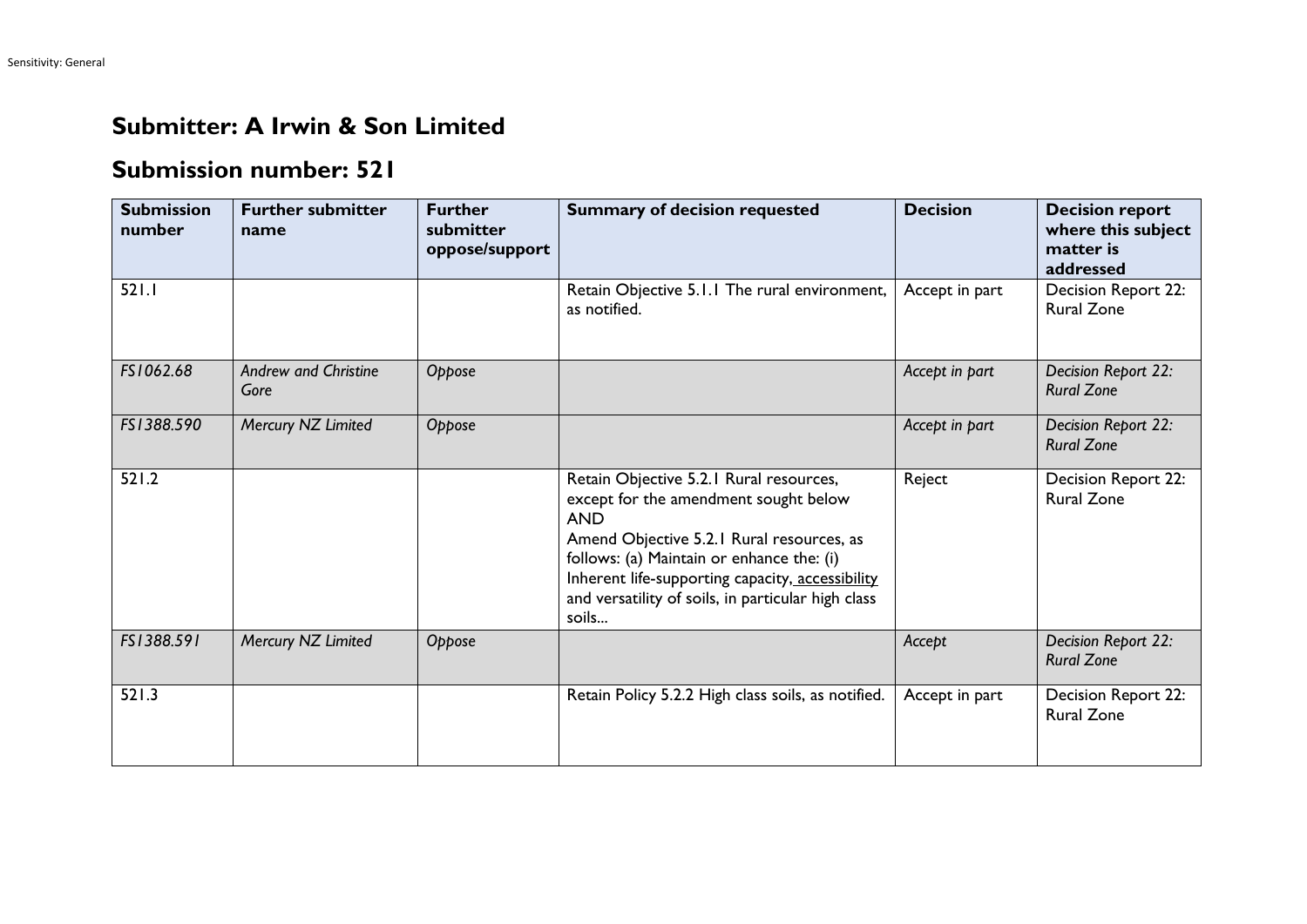| <b>Submission</b><br>number | <b>Further submitter</b><br>name | <b>Further</b><br>submitter<br>oppose/support | <b>Summary of decision requested</b>                                                                                                                                                                                                                                                                                                                                                                                                                           | <b>Decision</b> | <b>Decision report</b><br>where this subject<br>matter is<br>addressed |
|-----------------------------|----------------------------------|-----------------------------------------------|----------------------------------------------------------------------------------------------------------------------------------------------------------------------------------------------------------------------------------------------------------------------------------------------------------------------------------------------------------------------------------------------------------------------------------------------------------------|-----------------|------------------------------------------------------------------------|
| FS1388.592                  | Mercury NZ Limited               | Oppose                                        |                                                                                                                                                                                                                                                                                                                                                                                                                                                                | Accept in part  | Decision Report 22:<br><b>Rural Zone</b>                               |
| 521.4                       |                                  |                                               | Retain Objective 5.3.1 Rural character and<br>amenity, except for the amendments sought<br>below<br><b>AND</b><br>Amend Objective 5.3.1(a) Rural character and<br>amenity, as follows: Rural character and<br>amenity are maintained while recognising the<br>localised character of different parts of the<br>District.                                                                                                                                       | Accept in part  | Decision Report 22:<br><b>Rural Zone</b>                               |
| 521.5                       |                                  |                                               | Retain Rule 22.4.1.2(a)(i), (ii) and (iii) General<br>Subdivision, as notified.                                                                                                                                                                                                                                                                                                                                                                                | Accept in part  | Decision Report 22:<br><b>Rural Zone</b>                               |
| FS1388.593                  | Mercury NZ Limited               | Oppose                                        |                                                                                                                                                                                                                                                                                                                                                                                                                                                                | Accept in part  | Decision Report 22:<br><b>Rural Zone</b>                               |
| 521.6                       |                                  |                                               | Retain Rule 22.4.1.2 General subdivision,<br>except for the amendments sought below<br><b>AND</b><br>Add a new discretionary activity to Rule<br>22.4.1.2 General subdivision, as follows: D1<br>(a) General subdivision around an existing<br>dwelling and associated curtilage that does<br>not comply with Rule 22.4.1.2. (iv) RD1. (b)<br>General subdivision around established rural<br>activities that does not comply with Rule<br>22.4.1.2. (iv) RD1. | Accept in part  | <b>Decision Report 22:</b><br><b>Rural Zone</b>                        |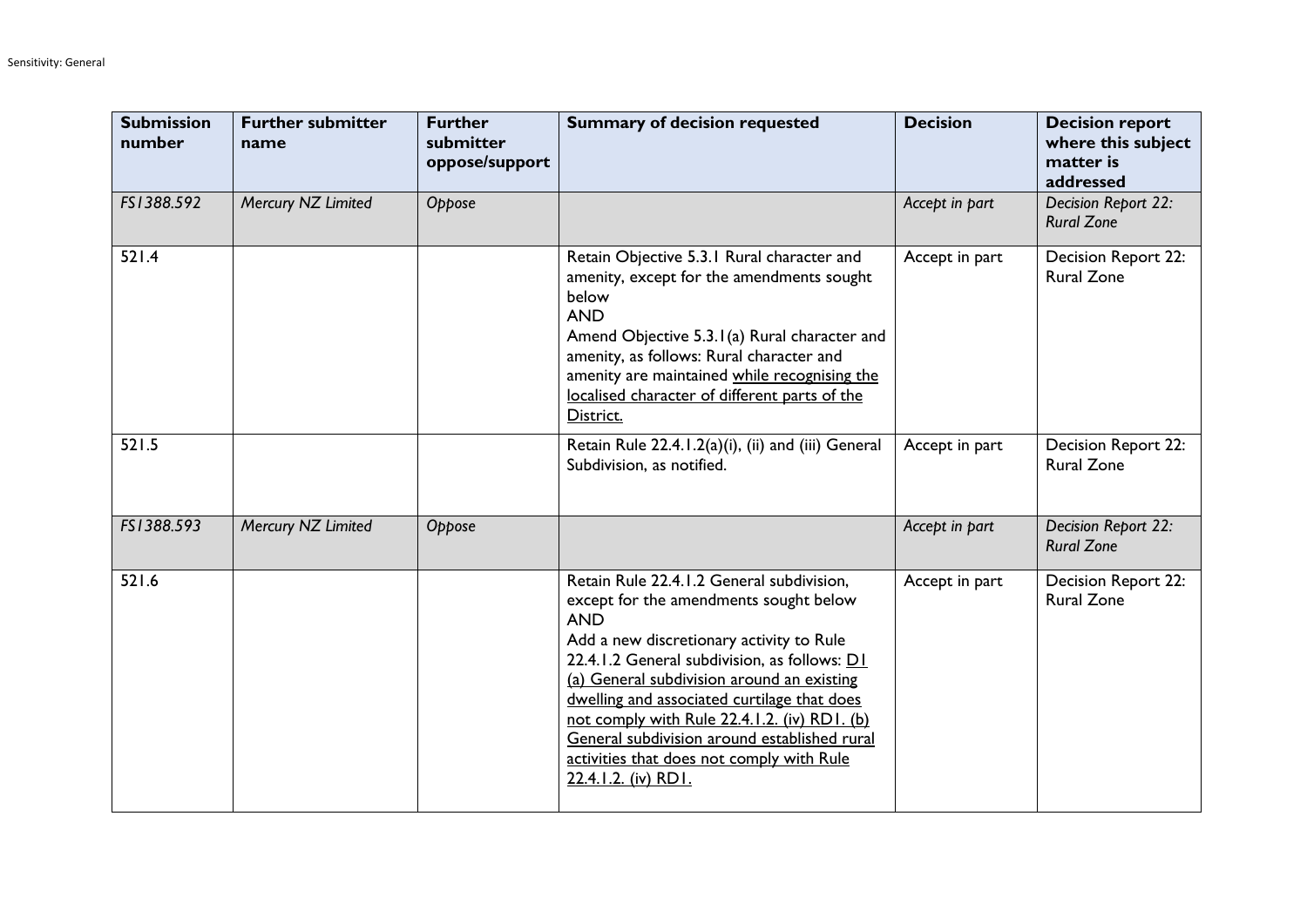| <b>Submission</b><br>number | <b>Further submitter</b><br>name | <b>Further</b><br>submitter<br>oppose/support | <b>Summary of decision requested</b>                                                                                                                                                                                  | <b>Decision</b> | <b>Decision report</b><br>where this subject<br>matter is<br>addressed |
|-----------------------------|----------------------------------|-----------------------------------------------|-----------------------------------------------------------------------------------------------------------------------------------------------------------------------------------------------------------------------|-----------------|------------------------------------------------------------------------|
| FS1388.594                  | Mercury NZ Limited               | Oppose                                        |                                                                                                                                                                                                                       | Accept in part  | Decision Report 22:<br><b>Rural Zone</b>                               |
| 521.7                       |                                  |                                               | Delete Rule 22.4.1.2(a)(v) General Subdivision<br>(80/20 Rule); AND Add new matters of<br>discretion to rule 22.4.1.2(b), as follows: (vi)<br>Effects on rural productivity and<br>fragmentation of high class soils. | Accept in part  | <b>Decision Report 22:</b><br><b>Rural Zone</b>                        |
| FS1388.595                  | Mercury NZ Limited               | Oppose                                        |                                                                                                                                                                                                                       | Accept in part  | Decision Report 22:<br><b>Rural Zone</b>                               |
| 521.8                       |                                  |                                               | Retain Rule 22.4.1.2(a)(iv) General<br>subdivision.                                                                                                                                                                   | Accept in part  | Decision Report 22:<br><b>Rural Zone</b>                               |
| FS1388.596                  | Mercury NZ Limited               | Oppose                                        |                                                                                                                                                                                                                       | Accept in part  | Decision Report 22:<br><b>Rural Zone</b>                               |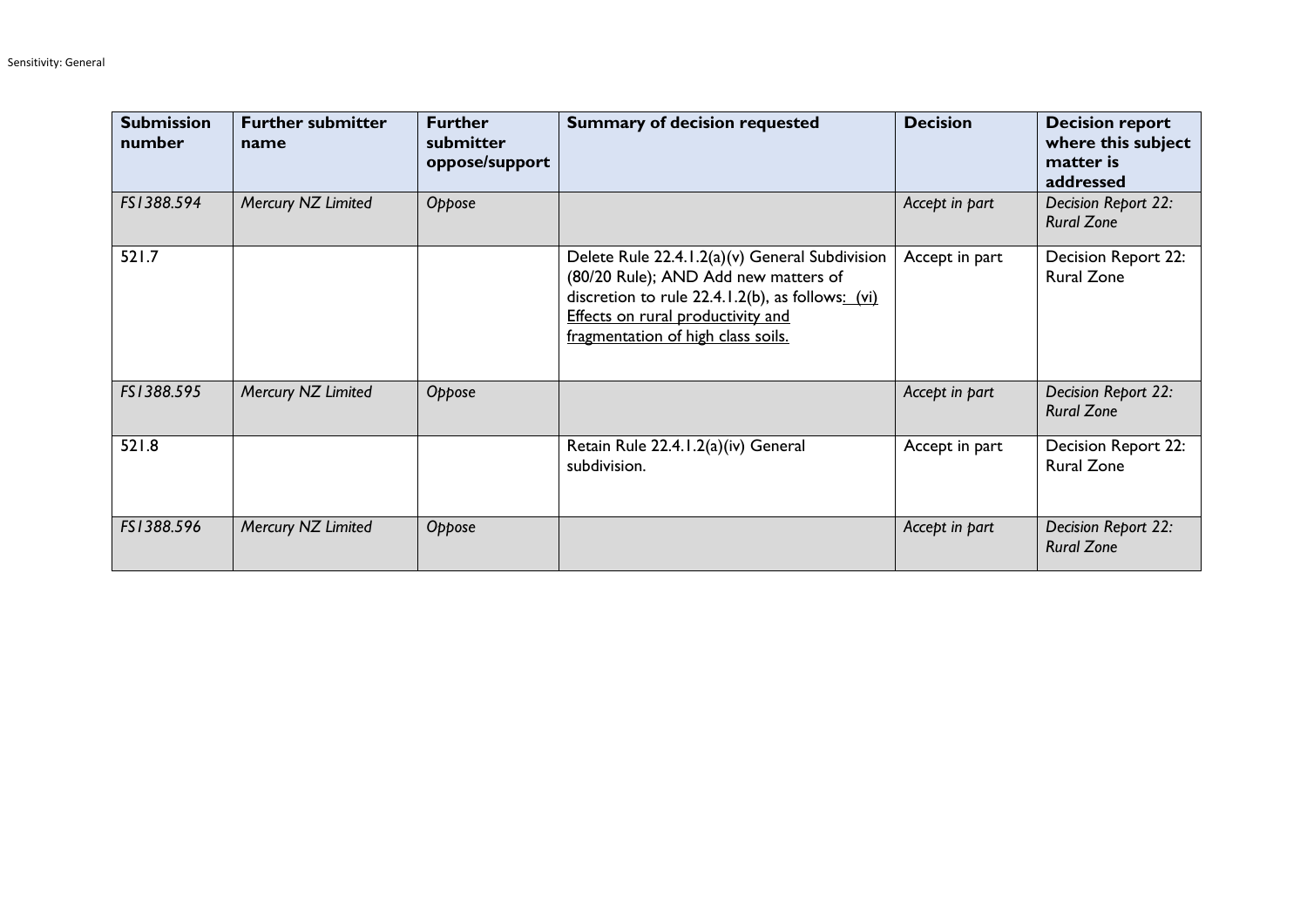| <b>Submission</b><br>number | <b>Further submitter</b><br>name | <b>Further</b><br>submitter<br>oppose/support | <b>Summary of decision requested</b>                                                                                                                                                                                                                                                                                                                                                                                                                                                                                                                                                                                                                              | <b>Decision</b> | <b>Decision report</b><br>where this subject<br>matter is<br>addressed |
|-----------------------------|----------------------------------|-----------------------------------------------|-------------------------------------------------------------------------------------------------------------------------------------------------------------------------------------------------------------------------------------------------------------------------------------------------------------------------------------------------------------------------------------------------------------------------------------------------------------------------------------------------------------------------------------------------------------------------------------------------------------------------------------------------------------------|-----------------|------------------------------------------------------------------------|
| 521.9                       |                                  |                                               | Amend Policy 5.3.8 Effects on rural character<br>and amenity from rural subdivision, as<br>follows: (b) Ensure development does not<br>compromise the predominant open space,<br>character and amenity of rural areas.  (d)<br>Rural hamlet subdivision and boundary<br>relocations ensure the following: (i)<br>Protection of rural land for productive<br>purposes; (ii) Maintenance of the localised<br>rural character and amenity of the<br>surrounding rural environment; (iii)<br>Minimisation of cumulative effects. (e)<br>Subdivision, use and development<br>opportunities ensure that localised rural<br>character and amenity values are maintained. | Accept in part  | Decision Report 22:<br><b>Rural Zone</b>                               |
| 521.10                      |                                  |                                               | Amend the activity status for Rules 22.4.1.1<br>PR1, PR2, PR3 and PR4 Prohibited subdivision<br>from prohibited activities to non-complying<br>activities.                                                                                                                                                                                                                                                                                                                                                                                                                                                                                                        | Accept in part  | Decision Report 22:<br><b>Rural Zone</b>                               |
| FS1129.56                   | <b>Auckland Council</b>          | Oppose                                        |                                                                                                                                                                                                                                                                                                                                                                                                                                                                                                                                                                                                                                                                   | Accept in part  | Decision Report 22:<br><b>Rural Zone</b>                               |
| FS1131.22                   | The Village Church Trust         | Support                                       |                                                                                                                                                                                                                                                                                                                                                                                                                                                                                                                                                                                                                                                                   | Accept in part  | Decision Report 22:<br><b>Rural Zone</b>                               |
| FS1388.597                  | Mercury NZ Limited               | Oppose                                        |                                                                                                                                                                                                                                                                                                                                                                                                                                                                                                                                                                                                                                                                   | Accept in part  | Decision Report 22:<br><b>Rural Zone</b>                               |